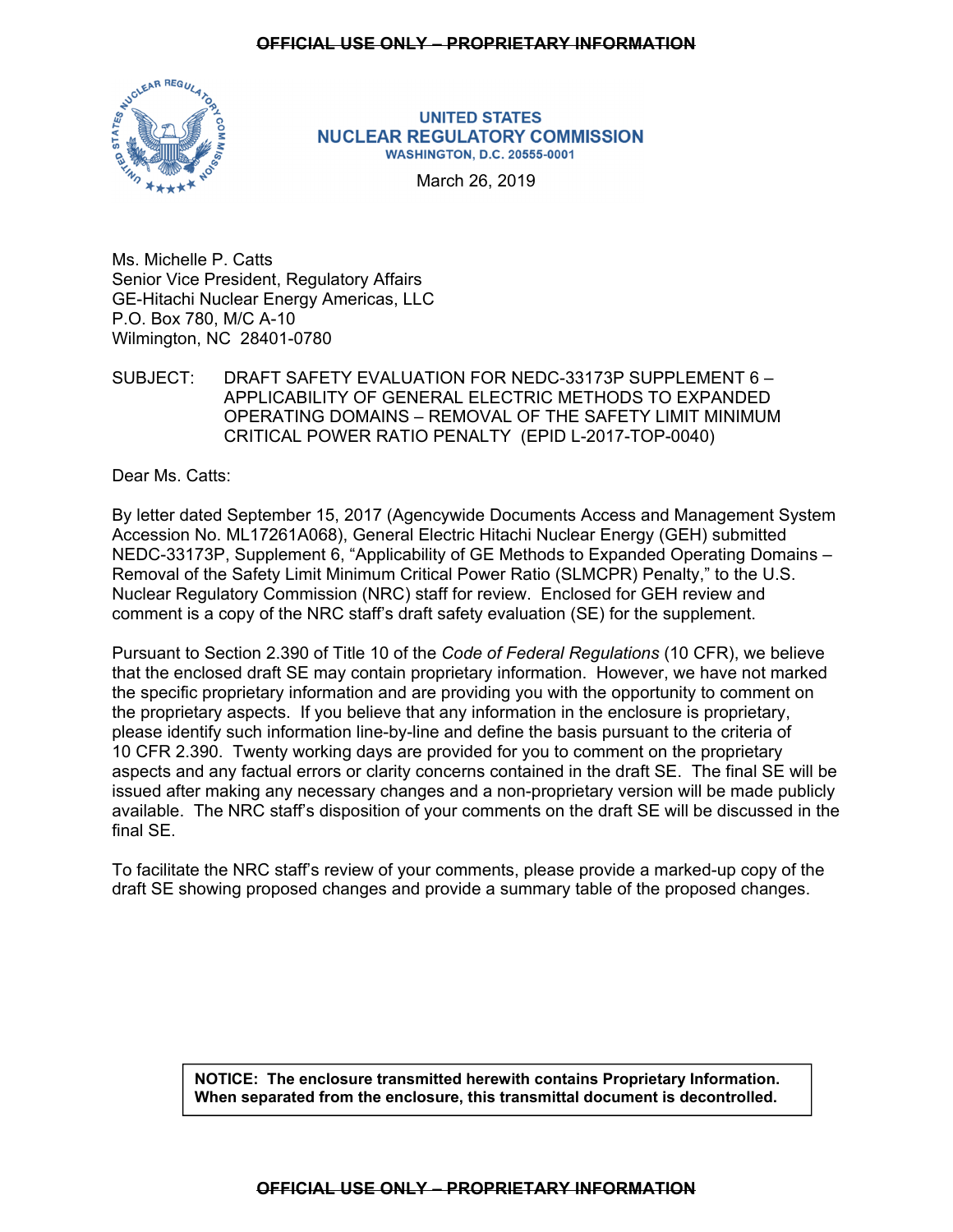M. Catts **- 2 -** 2 -

If you have any questions, please contact Joseph Golla at 301-415-1002.

Sincerely,

*/RA/* 

Dennis C. Morey, Chief Licensing Processes Branch Division of Licensing Projects Office of Nuclear Reactor Regulation

Docket No. 99902024

Enclosure: Draft SE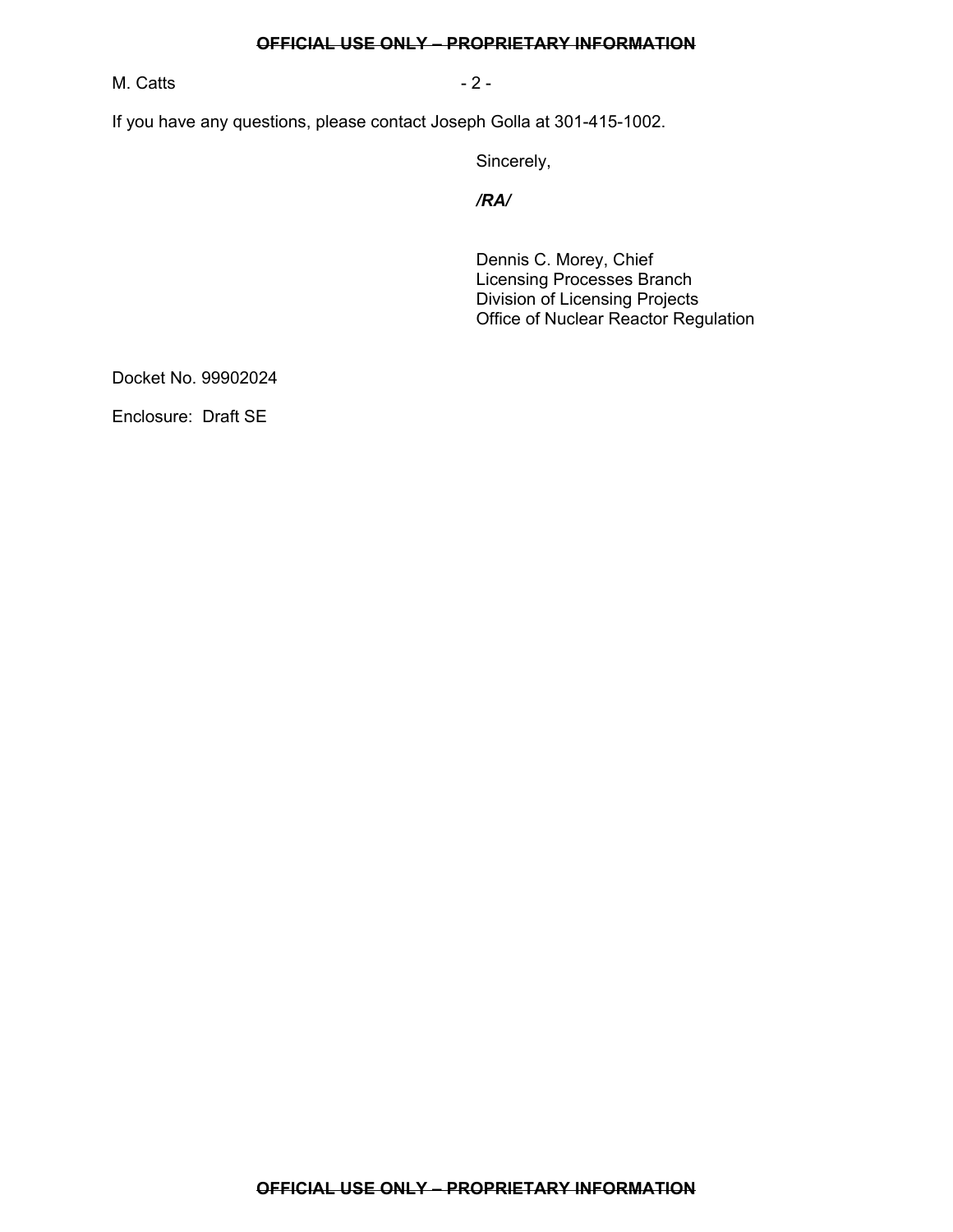cc w/o encl :

Mr. Kent E. Halac Senior Project Manager, Regulatory Affairs GE-Hitachi Nuclear Energy Americas, LLC P.O. Box 780, M/C A-70 Wilmington, NC 28401-0780 Kent.Halac@ge.com

Dr. Brian R. Moore General Manager, Core & Fuel Engineering Global Nuclear Fuel–Americas, LLC P.O. Box 780, M/C A-75 Wilmington, NC 28401-0780 Brian.Moore@ge.com

Ms. Lisa K. Schichlein Senior Project Manager, Regulatory Affairs GE-Hitachi Nuclear Energy Americas, LLC P.O. Box 780, M/C A-70 Wilmington, NC 28401-0780 Lisa.Schichlein@ge.com